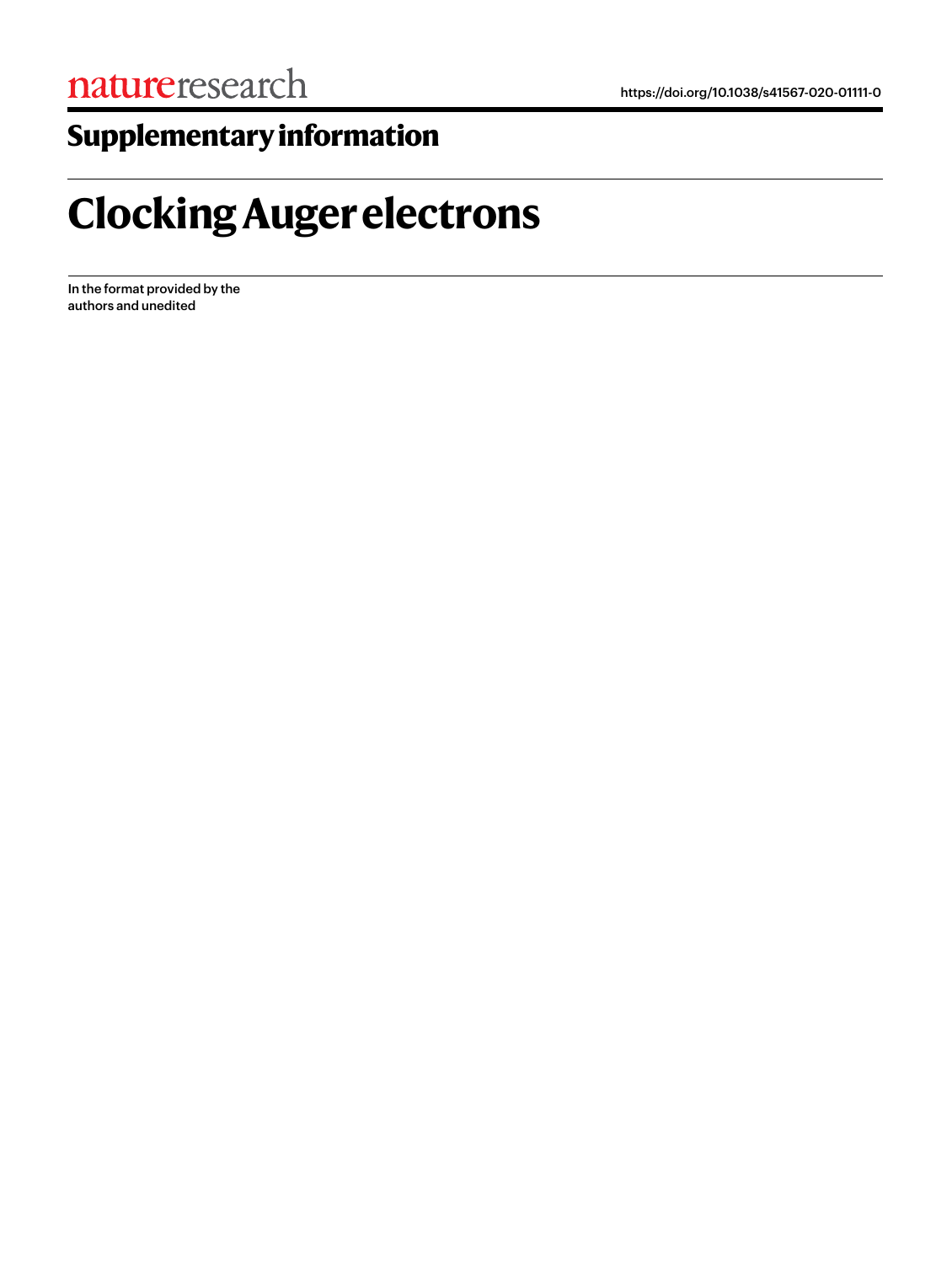### **Clocking Auger electrons: Supplementary information**

<span id="page-1-10"></span><span id="page-1-9"></span><span id="page-1-4"></span><span id="page-1-3"></span><span id="page-1-2"></span><span id="page-1-1"></span><span id="page-1-0"></span>D. C. Haynes<sup>1,2,3</sup>, M. Wu[r](#page-1-0)zer<sup>4</sup>, A. Schletter<sup>4</sup>, A. Al-Haddad<sup>[5,](#page-1-1)6</sup>, C. Blaga<sup>7,8</sup>, C. Bostedt<sup>5,[6,9](#page-1-2)</sup>, J.

<span id="page-1-8"></span><span id="page-1-5"></span>Bozek<sup>10</sup>, H. Bromberger<sup>[2,1](#page-1-3)1</sup>, M. Buche[r](#page-1-2)<sup>6</sup>, A. Camper<sup>[7](#page-1-4)</sup>, S. Carron<sup>[12](#page-1-5)</sup>, R. Coffee<sup>12</sup>, J. T.

Costello<sup>13</sup>, L. F. DiMauro<sup>[7](#page-1-4)</sup>, Y. Ding<sup>[12](#page-1-5)</sup>, K. Ferguson<sup>12</sup>, I. Grguraš<sup>1,2</sup>, W. Helml<sup>[4,](#page-1-0)14</sup>, M. C.

<span id="page-1-7"></span><span id="page-1-6"></span>Hoffmann<sup>[12](#page-1-5)</sup>, M. Ilchen<sup>[15,1](#page-1-6)6</sup>, S. Jalas<sup>17</sup>, N. M. Kabachnik<sup>15,18</sup>, A. K. Kazansky<sup>19</sup>, R.

Kienberger<sup>[4](#page-1-0)</sup>, A. R. Maier<sup>[2,](#page-1-3)[17](#page-1-7)</sup>, T. Maxwell<sup>[12](#page-1-5)</sup>, T. Mazza<sup>[15](#page-1-6)</sup>, M. Meyer<sup>15</sup>, H. Park<sup>[7](#page-1-4)</sup>, J. Robinson<sup>12</sup>,

C. Roedi[g](#page-1-4)<sup>7</sup>, H. Schlarb<sup>[11](#page-1-8)</sup>, R. Singla<sup>[1,](#page-1-9)[2](#page-1-3)</sup>, F. Tellkamp<sup>1,2</sup>, P. A. Walker<sup>[2,](#page-1-3)[17](#page-1-7)</sup>[,](#page-1-4) K. Zhang<sup>7</sup>, G.

Doumy<sup>[6](#page-1-2)</sup>, C. Behrens<sup>[11](#page-1-8)</sup>, A. L. Cavalieri<sup>[1,](#page-1-9)[2,](#page-1-3)[3,](#page-1-10)[5,2](#page-1-1)0</sup>

*<sup>20</sup> Institute of Applied Physics, University of Bern, Sidlerstr. 5, 3012 Bern, Switzerland*

*Correspondence and requests for materials should be addressed to D.C.H. (email: daniel.haynes@mpsd.mpg.de) or A.L.C. (email: adrian.cavalieri@iap.unibe.ch).*

*<sup>1</sup> Max Planck Institute for the Structure and Dynamics of Matter, Luruper Chausee 149, 22761 Hamburg, Germany*

*<sup>2</sup> Center for Free-Electron Laser Science, Luruper Chaussee 149, 22761 Hamburg, Germany*

*<sup>3</sup> The Hamburg Centre for Ultrafast Imaging, Universität Hamburg, Mittelweg 177, 20148 Hamburg, Germany*

*<sup>4</sup> Physics Department, Technische Universität München, James Franck Straße, 85748 Garching, Germany*

*<sup>5</sup> Paul Scherrer Institute, Forschungsstrasse 111, 5232 Villigen, Switzerland*

*<sup>6</sup> Chemical Sciences and Engineering Division, Argonne National Laboratory, 9700 S. Cass Avenue, Lemont, IL, 60439, USA*

*<sup>7</sup> The Ohio State University, Columbus, OH 43210, USA*

*<sup>8</sup> Kansas State University, Manhattan, KS 66506, USA*

*<sup>9</sup> LUXS Laboratory for Ultrafast X-ray Sciences, Institute of Chemical Sciences and Engineering, Ecole Polytechnique Fédérale de Lausanne (EPFL), CH-1015 Lausanne, Switzerland*

*<sup>10</sup> Synchrotron SOLEIL, l'Orme des Merisiers, Saint-Aubin, BP 48, 91192 Gif-sur-Yvette, France*

*<sup>11</sup> Deutsches Elektronen-Synchrotron, Notkestraße 85, 22607 Hamburg, Germany*

*<sup>12</sup> Linac Coherent Light Source/SLAC National Accelerator Laboratory, 2575 Sand Hill Rd, Menlo Park, CA 94025, USA*

*<sup>13</sup> National Center for Plasma Science and Technology and School of Physical Sciences, Dublin City University, Dublin, Ireland*

*<sup>14</sup> Technische Universität Dortmund, Maria-Goeppert-Mayer-Straße 2, 44227 Dortmund, Germany*

*<sup>15</sup> European XFEL GmbH, Holzkoppel 4, 22869 Schenefeld, Germany*

*<sup>16</sup> Institut für Physik und CINSaT, Universität Kassel, Heinrich-Plett-Str. 40, 34132 Kassel, Germany*

*<sup>17</sup> Department of Physics, Universität Hamburg, Luruper Chaussee 149, 22761 Hamburg, Germany*

*<sup>18</sup> Skobeltsyn Institute of Nuclear Physics, Lomonosov Moscow State University, Moscow 119991, Russia*

*<sup>19</sup> Departamento de Fisica de Materiales, University of the Basque Country UPV/EHU; Donostia International Physics Center (DIPC), E-20019 San Sebastian/Donostia, Basque Country; IKERBASQUE, Basque Foundation for Science, E-48011 Bilbao, Spain*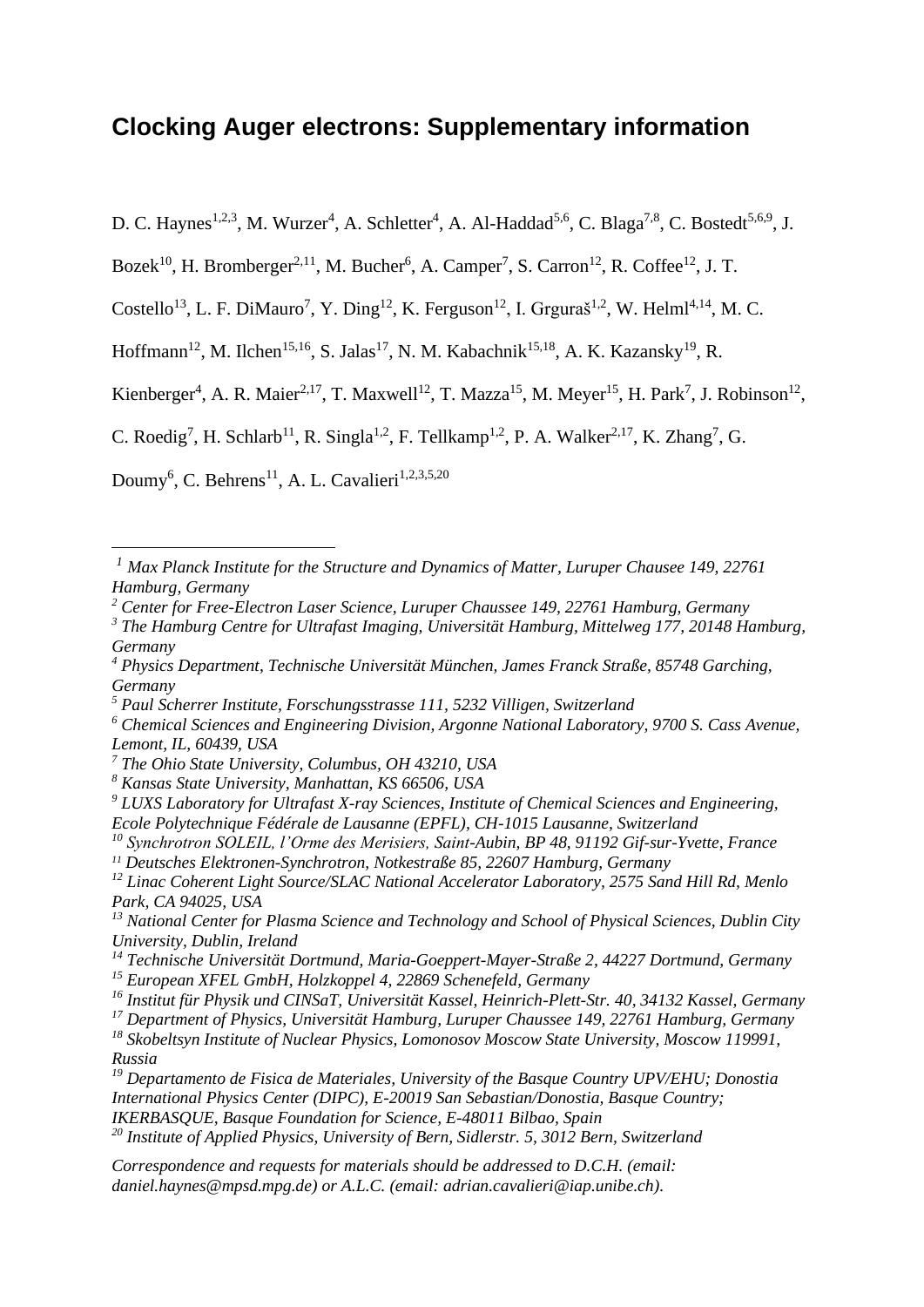#### **S1: Theoretical background to the experimental method**

In order to identify the Auger decay lifetime from our measurement of the delay between photo- and Auger emission, we performed a quantum-mechanical simulation of electron streaking for both photo- and Auger electrons. In this mathematical treatment of our experiment, we will consider the photoionisation of the neon 1s shell by a few-femtosecond, linearly polarised X-ray pulse. Photoand Auger emission occur in the presence of a linearly polarised infrared (IR) field, synchronised with the ionising FEL pulse. It is assumed that the two beams are collinear and polarised along the zdirection.

The photo- and Auger electrons are not detected in coincidence, so they may be considered as propagating independently. Since both types of electrons are relatively fast ( $E_{el} > 1$  a.u.), one can apply the Strong Field Approximation (SFA) [\[1,](#page-11-0) [2\]](#page-11-1), wherein the probability of emission of a photoelectron with momentum  $\vec{k}$  can be written as

<span id="page-2-0"></span>
$$
W_{ph}(\vec{k}) = C \left| \int_{-\infty}^{\infty} dt \, \widetilde{\varepsilon_X(t)} \, D_{\vec{k}} \exp[i\Phi_{ph}(\vec{k}, t)] \right|^2.
$$
 (1)

Here and in the following, all quantities are given in atomic units, unless otherwise stated. In equation [\(1\)](#page-2-0),  $\widetilde{\varepsilon_X(t)}$  is the envelope of the X-ray pulse,  $D_{\vec{k}}$  is the dipole matrix element describing the transition of the electron from the ground state to the continuum,  $C$  is a constant which does not affect the following discussion, and  $\Phi_{ph}(\vec{k},t)$  is related to the Volkov phase accumulated by the photoelectron as it moves in the IR field [\[3\]](#page-11-2). This can be written as

$$
\Phi_{ph}(\vec{k},t) = -\int_t^\infty dt' \left[ \frac{1}{2} \left( \vec{k} - \overrightarrow{A_{IR}}(t') \right)^2 + \left( E_b - \omega_X \right) \right],\tag{2}
$$

where  $E_b$  is the absolute value of the photoelectron binding energy and  $\omega_x$  is the carrier frequency of the X-ray pulse, so that the energy of the photoelectron in the absence of the IR pulse  $E_{ph}$  is given by  $E_{ph} = \omega_X - E_b$ .  $\overrightarrow{A_{IR}}(t)$  is the vector potential of the IR laser field with electric field vector  $\overrightarrow{\varepsilon_{IR}}(t)$  =  $\vec{\varepsilon}_0 \cos(\omega_{IR} t)$ , such that

<span id="page-2-1"></span>
$$
\overrightarrow{A_{IR}}(t) = -\int_{t}^{\infty} dt' \overrightarrow{\varepsilon_{IR}}(t'). \tag{3}
$$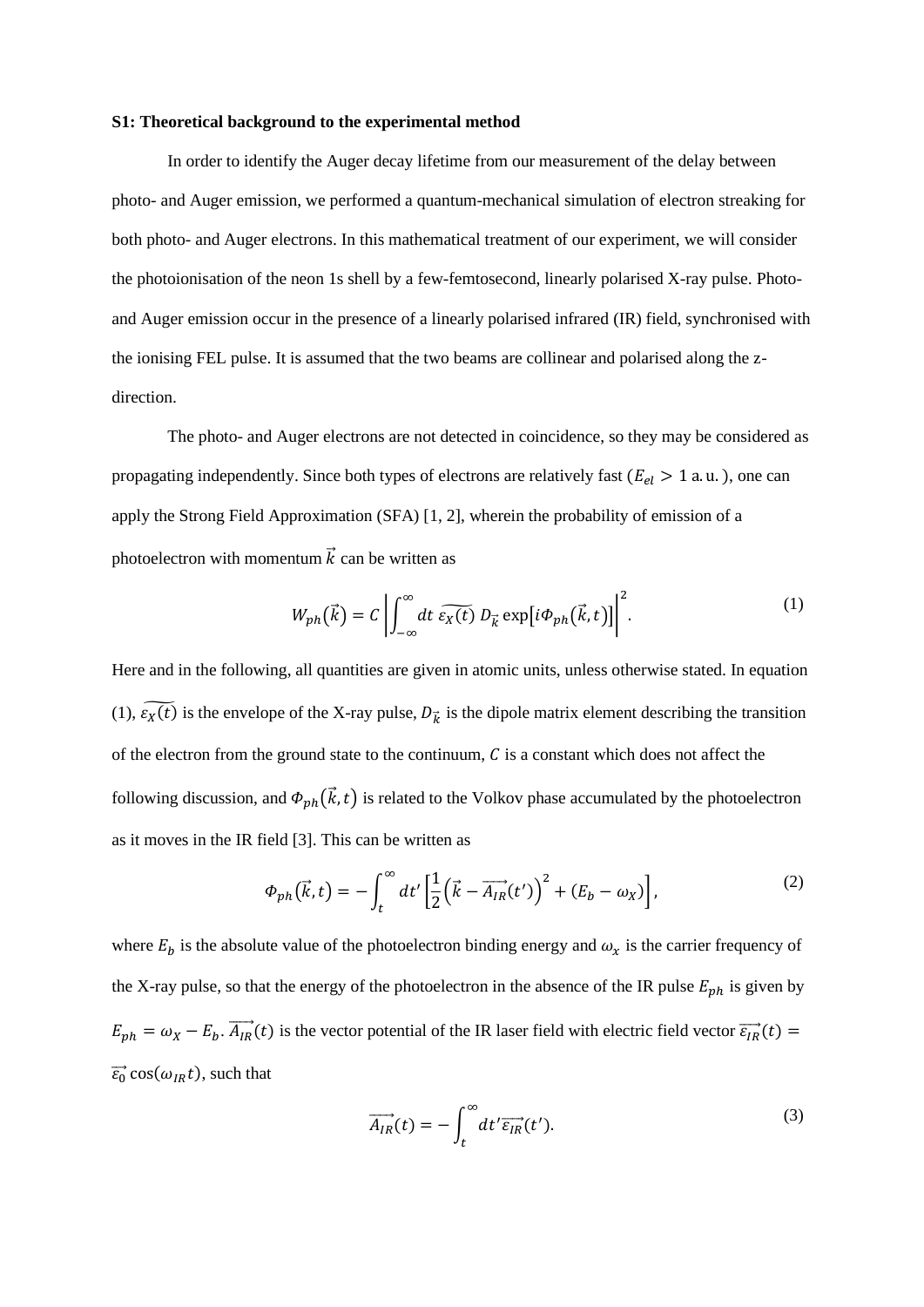Analogous to equation [\(1\)](#page-2-0), we can calculate the probability of emission of an Auger electron of momentum  $\vec{k}$  within the SFA [\[4\]](#page-11-3):

<span id="page-3-0"></span>
$$
W_A(\vec{k}) = \frac{\Gamma}{8\pi} \left| \int_{t_0}^{\infty} dt \exp\left[i\Phi_A(t) - \frac{\Gamma(t - t_0)}{2}\right] \right|
$$
  
\* 
$$
\int_{t_0}^t dt' \widetilde{\exp(t')} D_{\vec{k}} \exp\left[i\left(\left(E_e - \frac{i\Gamma}{2}\right)(t' - t_0) - (\omega_X - E_b)t'\right)\right]\right|^2.
$$
 (4)

Here,  $t_0$  is the moment the X-ray pulse starts to interact with the system,  $E_e$  is the energy of the correlated photoelectron, and  $\Gamma$  is the width of the Auger state, obtained from the Auger lifetime  $\tau_A$  by the relation  $\tau_A = \frac{1}{r}$  $\frac{1}{\Gamma}$ . The quantity  $\Phi_A(t)$  is defined as

$$
\Phi_A(t) = -\int_t^\infty dt' \left[ \frac{1}{2} \left( \vec{k} - \overrightarrow{A_{IR}}(t') \right)^2 - E_A \right],\tag{5}
$$

where  $E_A$  is the kinetic energy of the Auger electron in the absence of the IR field. Note that this is of a similar form to equation  $(2)$ ; in fact, both equations [\(1\)](#page-2-0) and [\(4\)](#page-3-0) can be written in the form

$$
W_{el}(\vec{k}) = C \left| \int_{-\infty}^{\infty} dt \exp[i\Phi_{el}(\vec{k}, t)] G_{el}(t) \right|^2, \tag{6}
$$

with

$$
\Phi_{el}(\vec{k},t) = -\int_t^{\infty} dt' \left[ \frac{1}{2} \left( \vec{k} - \overrightarrow{A_{IR}}(t') \right)^2 - E_{el} \right]. \tag{7}
$$

In equations [\(6\)](#page-3-1) and [\(7\)](#page-3-2), the subscript  $el$  refers to the type of electrons being described – that is, either to photoelectrons ph or Auger electrons A. For the photoelectrons, the factor  $G_{el}(t)$  is given by

<span id="page-3-2"></span><span id="page-3-1"></span>
$$
G_{ph}(t) = D_{\vec{k}} \widetilde{\varepsilon_X(t)}.
$$
\n(8)

Henceforth, we shall set the dipole matrix element to unity and assume a simple Gaussian form for the X-ray pulse. Therefore,

$$
G_{ph}(t) \approx \exp\left[-\frac{(t-\rho)^2}{2\sigma^2}\right],\tag{9}
$$

where  $\rho$  is the delay of the X-ray pulse with respect to the IR pulse, which varies stochastically from shot to shot. For the Auger case, the factor  $G_A(t)$  is dependent on the autoionising Auger state and its decay linewidth Γ: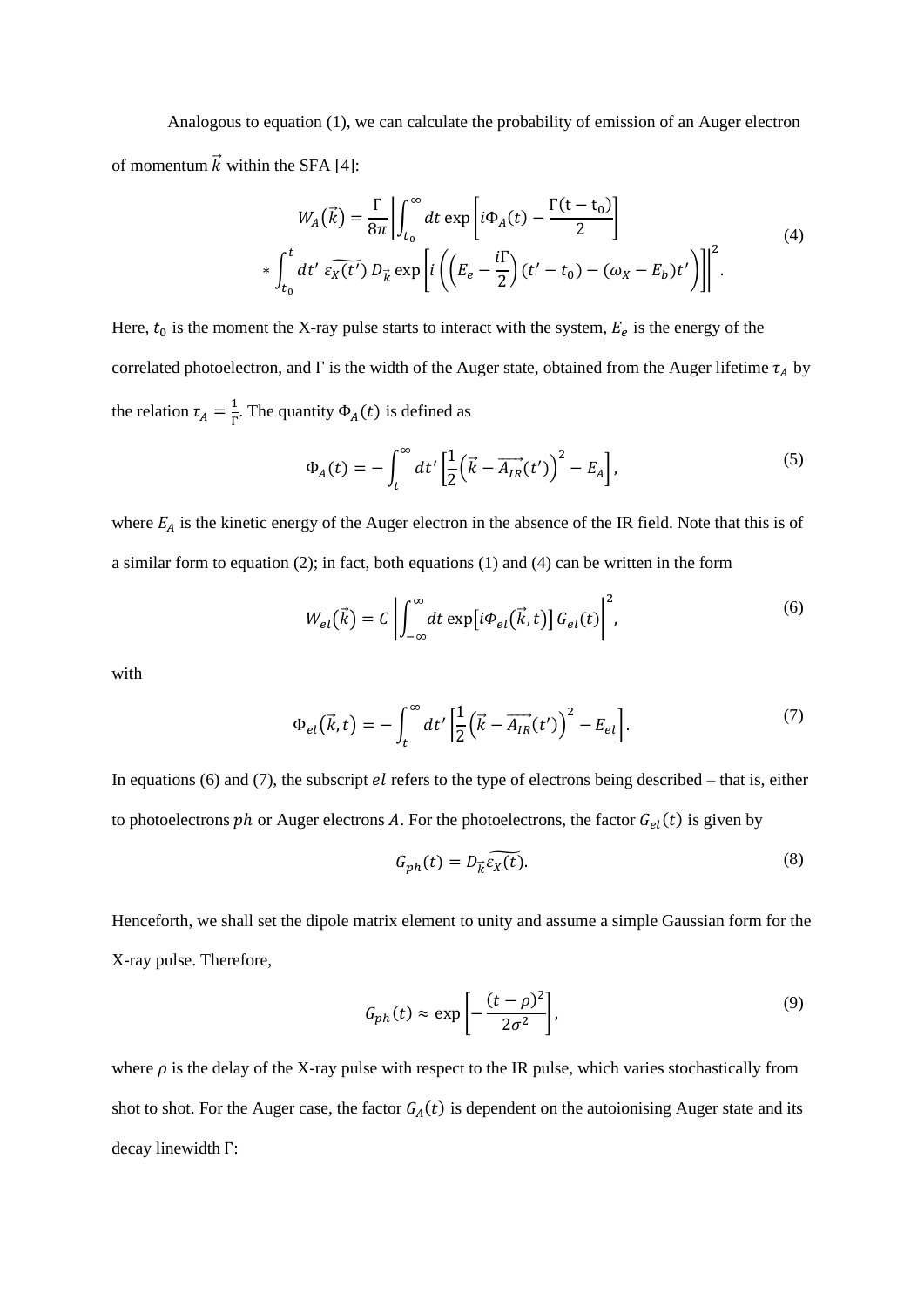$$
G_A(t) = \sqrt{\frac{\Gamma}{2\pi}} \exp\left(-\frac{\Gamma}{2}t\right) \int_{t_0}^t dt' \exp\left(\frac{\Gamma}{2}t'\right) \tilde{\varepsilon}_X(t'). \tag{10}
$$

We will refer to the factors  $G_{el}(t)$  as effective pulses. The square of the effective pulse is equal to the corresponding emission profile. The electrons' final momenta will depend upon the vector potential of the IR pulse, which is given by

$$
A_{IR}(t) = A_0(t) \sin(\omega_{IR} t), \qquad (11)
$$

where  $\omega_{IR} = \frac{2\pi}{T_{II}}$  $\frac{2\pi}{T_{IR}}$  is the angular frequency and  $T_{IR}$  is the period of the laser pulse.  $A_0(t)$  represents the amplitude of the IR pulse. For simplicity, we will assume that the IR pulse is much longer than both the XFEL pulse and Auger decay lifetime. The result of this assumption is that for a *single shot*, the amplitude of the electric field interacting with photo- and Auger electrons can be assumed to be identical. However,  $A_0(t)$  does vary on a timescale comparable to the timing jitter between X-ray and laser pulses, with the result that electrons emitted in *different* shots will generally interact with a different streaking amplitude. In [Supplementary Figure 1,](#page-4-0) examples of functions  $G_{ph}^2$  and  $G_A^2$  are shown.



<span id="page-4-0"></span>**Supplementary Figure 1: Simulated photo- and Auger emission profiles|** The red curve represents the photoemission profile,  $G_{ph}^2(t)$ , and the blue curve represents the Auger emission profile,  $G_A^2(t)$ . The time axis is relative to the time of arrival of the XFEL pulse. The delay between X-ray ionisation and the maximum of  $G_A^2(t)$  is about 130 a.u. or 3.3 fs.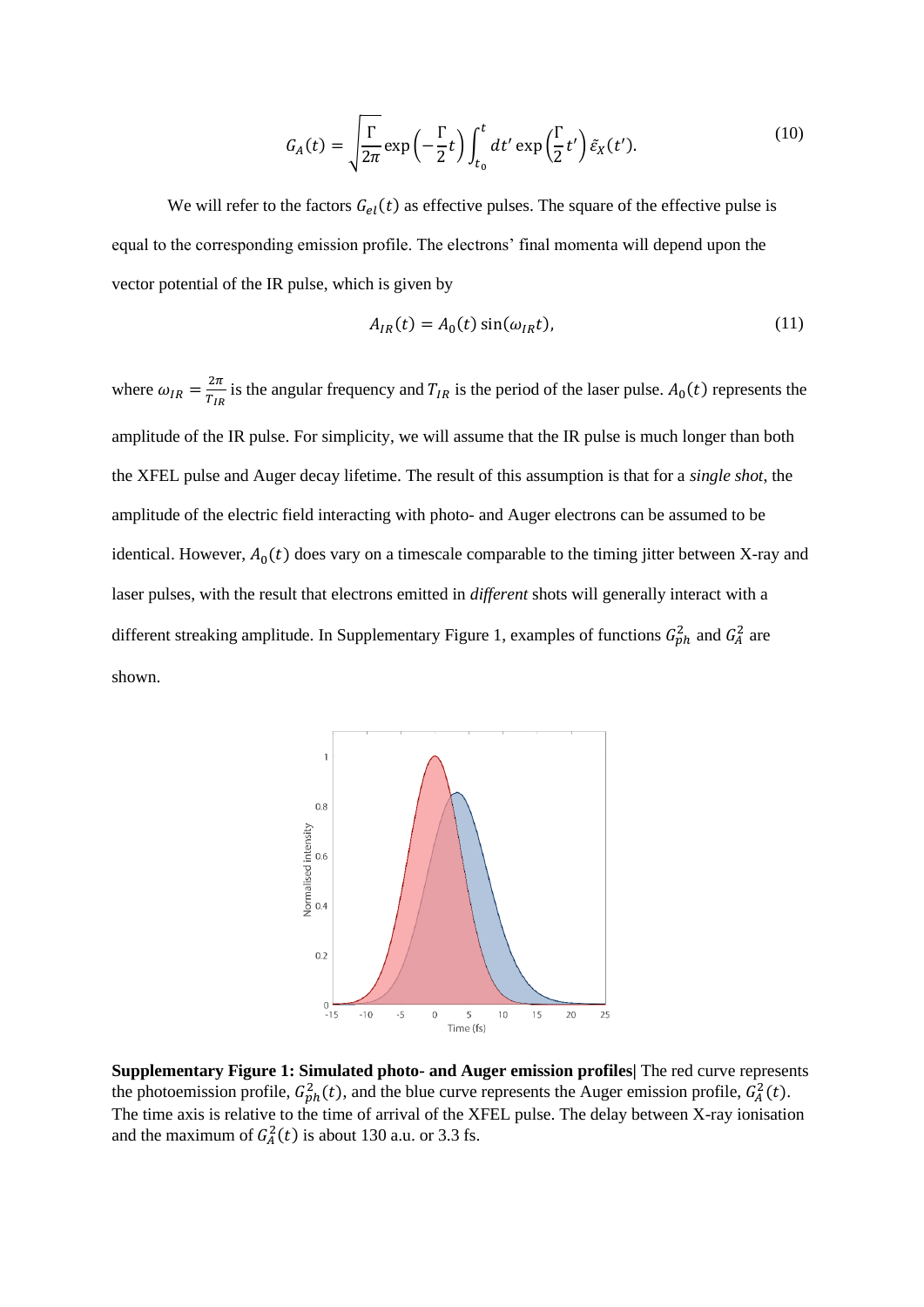#### **S2: Semiclassical approach**

Whilst the final results presented in the main text were calculated using a fully quantummechanical approach, it is useful to first discuss a semiclassical approximation, which will be used to formulate a relationship between the final energy of an emitted electron and its moment of emission. The phase  $\Phi(\vec{k},t)$  in equation [\(7\)](#page-3-2) varies rapidly in time, making direct computation of the state amplitudes time-consuming. However, the fast oscillation of the integrand in equation [\(6\)](#page-3-1), which describes the probability of electron emission, means the result will be dominated by the saddle points, where the phase is stationary in time. These points  $t_s$  are defined by the condition  $\partial \Phi(\vec{k},t)$  $\frac{\partial (h,t)}{\partial t}|_{t=t_s} = 0$ , with solutions given by

<span id="page-5-1"></span><span id="page-5-0"></span>
$$
\left(\frac{k^2}{2} - E_{el}\right) - k\cos(\theta) A_{IR}(t_s) + \frac{A_{IR}^2(t_s)}{2} = 0,
$$
\n(12)

where  $k = |\vec{k}|$ ,  $A_{IR}(t) = |\vec{A_{IR}}(t)|$ , and  $\theta$  is the angle of electron emission. Henceforth, we shall assume that the electrons are detected along the direction of polarisation of the pulses, so that  $\theta = 0$ . Equation [\(12\)](#page-5-0) links the final momentum k, and hence final electron energy  $E = \frac{k^2}{2}$  $\frac{1}{2}$ , with the time of electron emission  $t_s$ . Solving it, we find

$$
k - A_{IR}(t_s) = \sqrt{2E_{el}} = k_0; \qquad t_s = \frac{\arcsin\left[\frac{k - k_0}{A_0}\right]}{\omega_{IR}} + 2n\pi, \qquad n \in \mathbb{Z},
$$
\n(13)

where we have used the fact that for our experimental conditions,  $A_0 \ll k, k_0$ . In our experiment there is only one stationary point of  $\Phi$  – the closest one to the excitation time  $\tau$  – which contributes to the integrand in equation [\(6\)](#page-3-1). Were the IR carrier frequency significantly higher, multiple stationary points would contribute, making the physical picture more complicated. This case is omitted from our discussion for brevity but could prove worthwhile for future investigation.

#### **S3: Relationship between theoretical and experimentally measured quantities**

In the experiment, time-of-flight (TOF) spectra for photoelectrons and Auger electrons are recorded for every shot. Each measurement is made with a different vector potential  $A_{IR}$ , because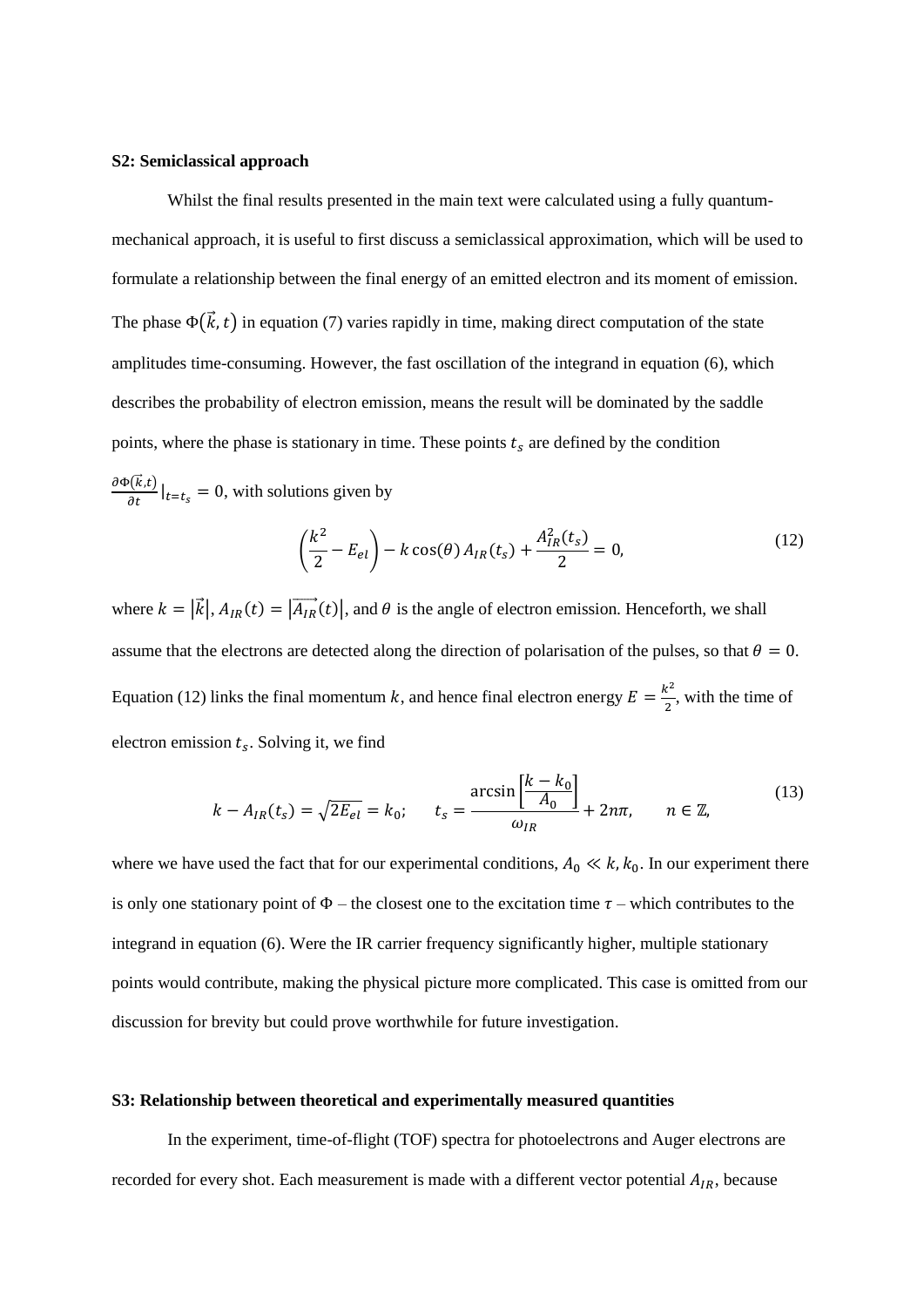neither the relative arrival time of the two pulses nor the carrier-envelope phase of the streaking pulse are controlled. This affects the shapes of the pair of TOF spectra obtained for each shot. After converting the spectra from TOF to kinetic energy, we evaluate the centre of energy (COE) for each of the two emission peaks. Plotting the laser-field-induced change in COE,  $\Delta E$ , for each of the two peaks against one another results in the elliptical figure shown in the main text. Measuring the phase shift between this ellipse's parametric components is how we arrive at the time-delay between the two centres, and we will use this value to calculate the Auger decay lifetime.

Within the full quantum treatment of the experiment, we can compute the change in an emission peak's centre of energy due to interaction with the streaking laser:

$$
\Delta E_{el} = \frac{\int \left(\frac{k^2}{2} - E_{el}\right) W_{el}(k) k dk}{\int W_{el}(k) k dk}.
$$
\n(14)

Using the semiclassical approximation, we can transform the above expression and integrate over time instead of over emitted electron energy. Following the relations [\(13\)](#page-5-1) and assuming that  $A_{IR}(t) \ll$  $k_0$ , we find

$$
\Delta E_{el} = k_0 \frac{\int A_{IR}(t) G_{el}^2(t) dt}{\int G_{el}^2(t) dt}.
$$
\n(15)

It is straightforward to evaluate this expression for the photoelectrons; the photoemission profile  $G_{ph}(t)$  is short compared to the period of the streaking pulse, since the XFEL pulse duration  $\sigma \ll T_{IR}$ . The result is that the streaking vector potential varies slowly compared to the timescale of photoemission, allowing us to obtain a simple approximation for the photoelectron case:

<span id="page-6-0"></span>
$$
\Delta E_{ph} \approx k_0 A_{IR}(t_0) = A_0 \sqrt{2E_{ph}} \sin(\omega_{IR} t_0).
$$
\n(16)

In this expression  $t_0$  represents the arrival time of the XFEL pulse with respect to the streaking pulse. Note that equation [\(16\)](#page-6-0) is equivalent to equation (3) from the main text.

The few-femtosecond Auger emission is also short compared to the period of the streaking pulse. Assuming a small variation in vector potential during Auger emission, one can expand  $A_{IR}(t)$ about the XFEL arrival time  $t_0$  using a Taylor series. Let the centre of time (COT) of the Auger emission profile be defined as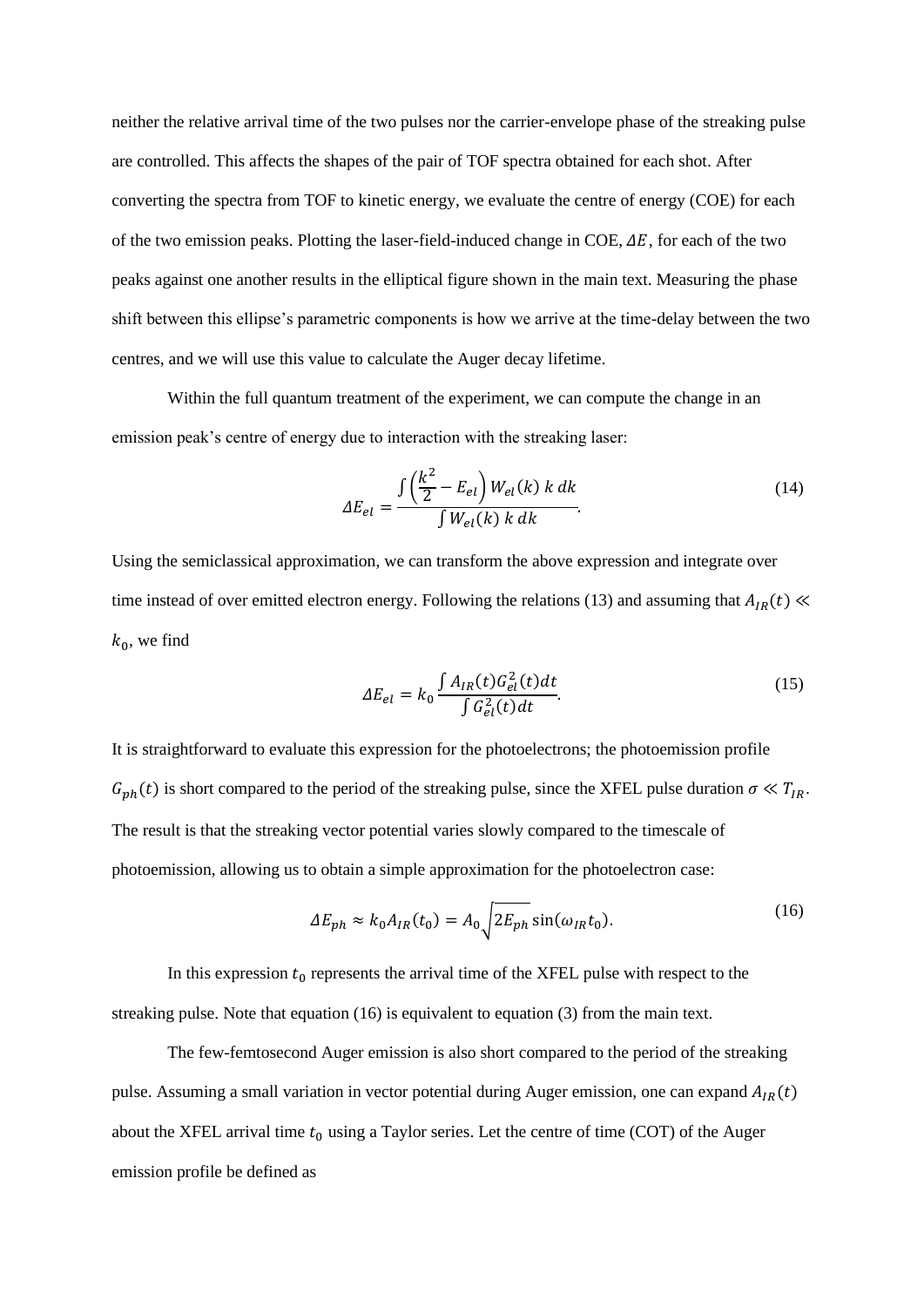<span id="page-7-0"></span>
$$
C_{TA} = \frac{\int t G_A^2(t) dt}{\int G_A^2(t) dt}.
$$
\n(17)

Note that this quantity is independent of  $t_0$ . We can use this to obtain an approximate formula for  $\Delta E_{Auger}$ :

$$
\Delta E_{Auger} \approx k_0 A_{IR}(t_0 + C_{TA}) = A_0 \sqrt{2E_A} \sin(\omega_{IR} t_0 + \phi), \tag{18}
$$

where  $\phi = \omega_{IR} C_{TA}$ . This approximation provides a clear relation between the energy shift  $\Delta E_{Auger}$  and the COT  $C_{TA}$  of the effective Auger pulse, and will enable us to relate the spectraldomain quantities measured in the experiment to the temporal properties of the decay process. In particular, comparing equations [\(16\)](#page-6-0) and [\(18\)](#page-7-0) shows us the time-delay between the COE of the photoemission and Auger streaked spectra is given by

$$
\tau_{delay} = \frac{\phi T}{2\pi} = C_{TA} \tag{19}
$$

#### **S4: The phenomenological approach**

It is worth comparing the quantum-mechanical theory described above with the phenomenological *ad hoc* theory, based upon rate equations, which has been applied in the past [\[5\]](#page-11-4). The latter is based on a description of the Auger process in terms of the following rate equation for the resonant Auger state population:

<span id="page-7-2"></span><span id="page-7-1"></span>
$$
\frac{dn(t)}{dt} = -\kappa n(t) + S(t),\tag{20}
$$

with solution

$$
n(t) = \int_{-\infty}^{t} dt' \exp(-\kappa(t - t')) S(t'). \qquad (21)
$$

In equations [\(21\)](#page-7-1) and [\(22\)](#page-8-0),  $n(t)$  represents the population of the Auger state, and  $S(t)$  is a source term, usually defined as the probability of photoexcitation. The decay rate  $\kappa$  is related to the Auger decay lifetime  $\tau_A$  according to the relation  $\kappa = \frac{1}{\tau_A}$  $\frac{1}{\tau_A}$ . The time-evolution of  $n(t)$  characterises the Auger emission profile; thus, in the *ad hoc* model, when the core-excited state is induced by a Gaussian Xray pulse of r.m.s. duration  $\sigma$  and the form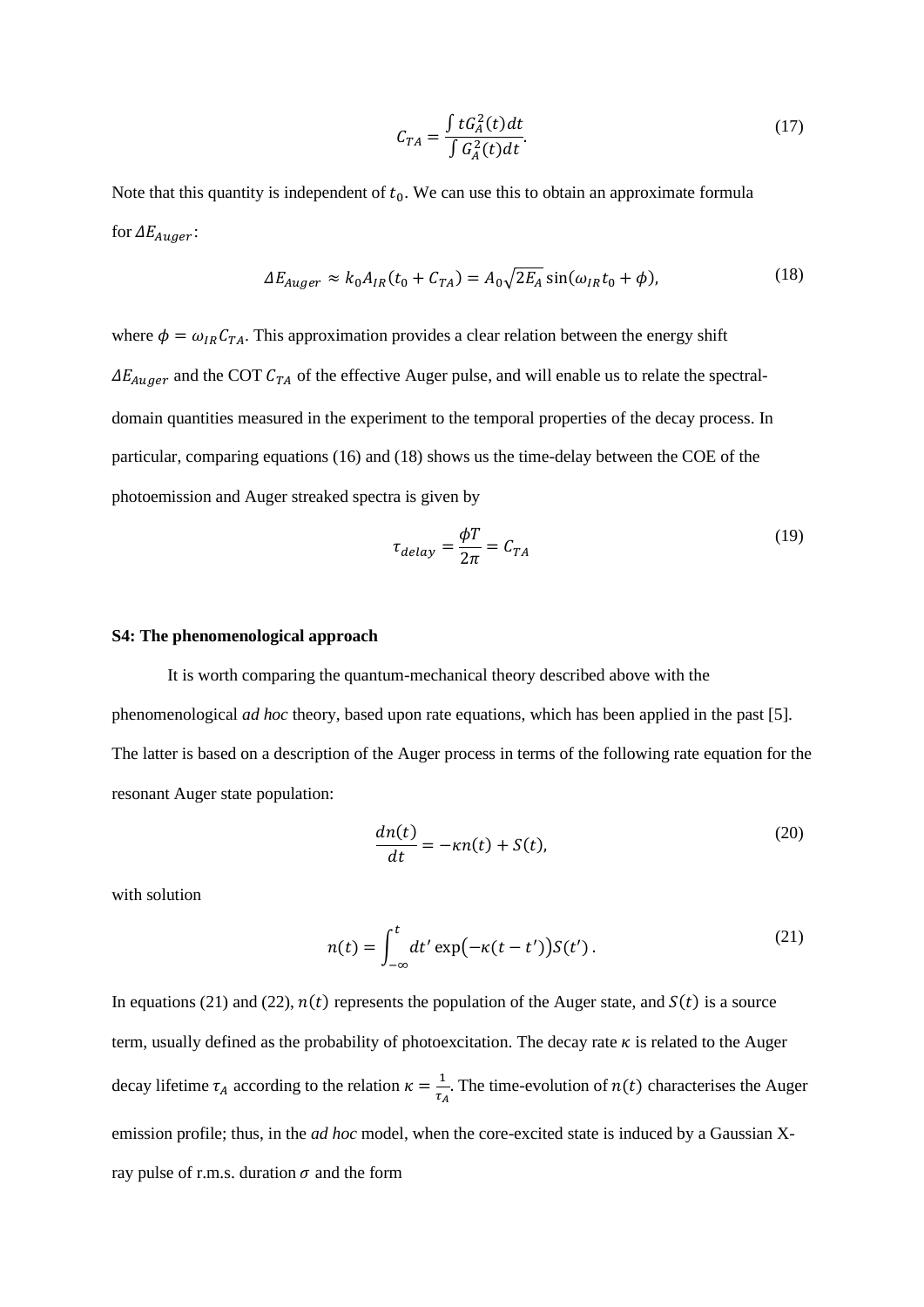<span id="page-8-0"></span>
$$
S(t') = \exp\left(-\frac{(t')^2}{\sigma^2}\right),\tag{22}
$$

the temporal profile of the Auger emission will be given by

$$
n(t) = \int_{-\infty}^{t} dt' \exp\left(-\frac{t'^2}{\sigma^2} - \kappa(t - t')\right).
$$
 (23)

In the preceding two equations, the zero of time is defined as the moment of interaction between the X-ray pulse and the target. Using this expression, we can show that this model predicts that the time-delay between the photo- and Auger emission bursts – the quantity  $\tau_{delay}$  that we measured in our experiment – is identical to the Auger decay lifetime.

Note that, since the photoelectrons are emitted promptly upon interaction with the XFEL pulse,  $\tau_{delay}$  is equivalent to the centre of mass of  $n(t)$  in the time domain, given by

<span id="page-8-2"></span><span id="page-8-1"></span>
$$
\tau_{delay} = \frac{\int_{-\infty}^{\infty} tA(t)dt}{\int_{-\infty}^{\infty} A(t)dt} = \frac{A_1}{A_0}.
$$
\n(24)

First examine the denominator in equation [\(24\)](#page-8-1):

$$
A_0 = \int_{-\infty}^{\infty} dt \int_{-\infty}^{t} \exp\left(-\frac{t'^2}{\sigma^2} - \kappa[t - t']\right) dt'
$$
  
= 
$$
\int_{-\infty}^{\infty} dt \exp(-\kappa t) \int_{-\infty}^{t} \exp\left(-\frac{t'^2}{\sigma^2} + \kappa t'\right) dt'.
$$
 (25)

Now, express exp  $(-\kappa t)$  as  $-\frac{1}{\kappa}$ ĸ  $d$  exp( $-\kappa t$ )  $\frac{p(-\kappa\iota)}{dt}$ :

$$
A_0 = -\frac{1}{\kappa} \int_{-\infty}^{\infty} dt \; \frac{d \exp(-\kappa t)}{dt} \int_{-\infty}^{t} \exp\left(-\frac{t'^2}{\sigma^2} + \kappa t'\right) dt'.
$$
 (26)

The next step is to integrate by parts: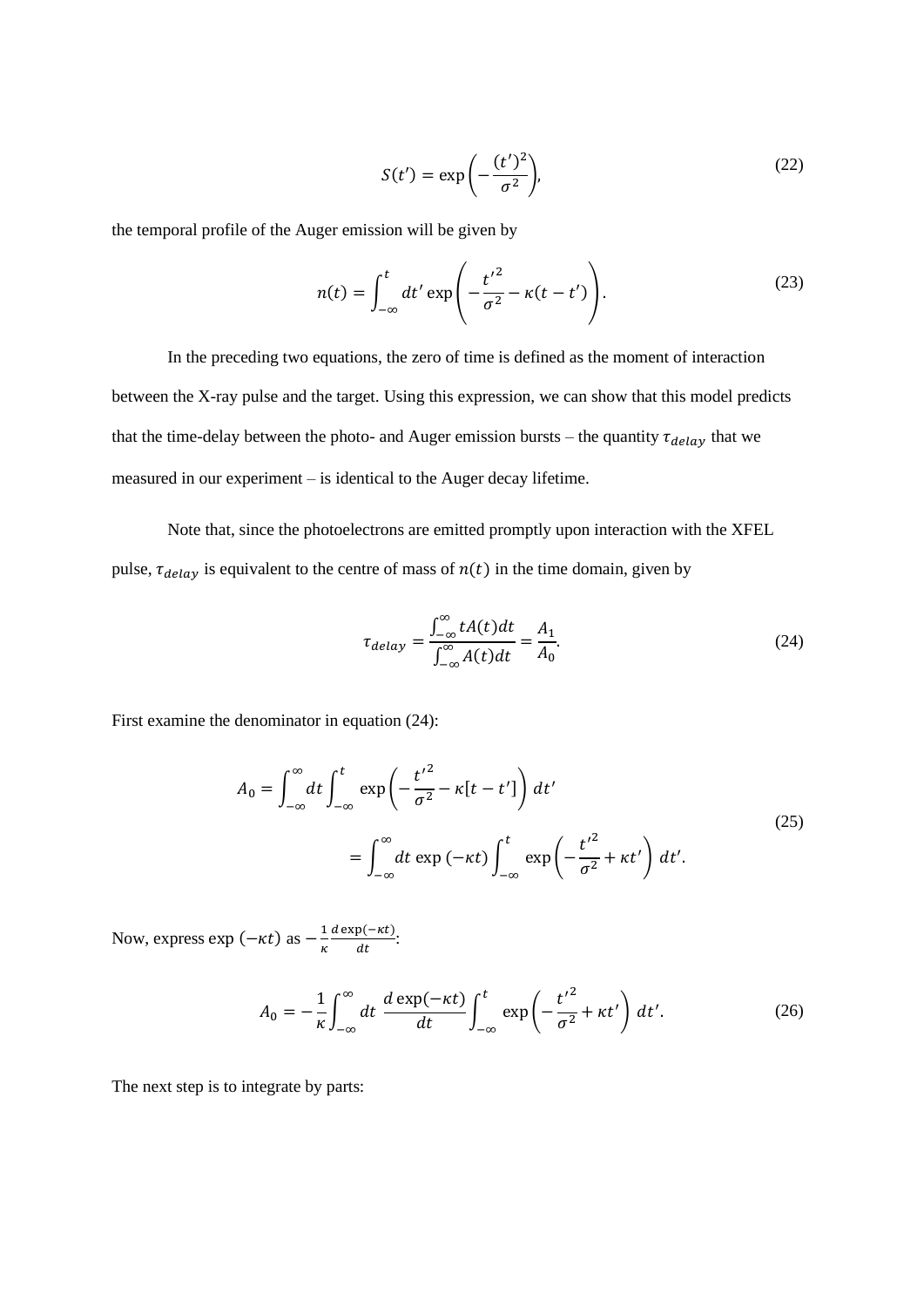$$
A_0 = -\tau_A \left( \left[ \exp(-\kappa t) \int_{-\infty}^t \exp\left( -\frac{t'^2}{\sigma^2} + \kappa t' \right) dt' \right]_{t=-\infty}^{\infty} - \int_{-\infty}^{\infty} dt \exp(-\kappa t) \frac{d}{dt} \left\{ \int_{-\infty}^t \exp\left( -\frac{t'^2}{\sigma^2} + \kappa t' \right) dt' \right\} \right)
$$
  
=  $\tau_A \left( \int_{-\infty}^{\infty} dt \exp(-\kappa t) \exp\left( -\frac{t^2}{\sigma^2} + \kappa t \right) \right).$  (27)

<span id="page-9-0"></span>
$$
\therefore A_0 = \tau_A \int_{-\infty}^{\infty} dt \exp\left(-\frac{t^2}{\sigma^2}\right),\tag{28}
$$

where we have noted that the term in the square brackets vanishes, and substituted  $\tau_A = \frac{1}{\nu}$  $\frac{1}{\kappa}$ . We can follow a similar procedure to evaluate the numerator in equation [\(24\)](#page-8-1).

$$
A_1 = \int_{-\infty}^{\infty} t \, dt \int_{-\infty}^{t} \exp\left(-\frac{t'^2}{\sigma^2} - \kappa[t - t']\right) \, dt'
$$
\n
$$
= \int_{-\infty}^{\infty} t \cdot \exp(-\kappa t) \, dt \int_{-\infty}^{t} \exp\left(-\frac{t'^2}{\sigma^2} + \kappa t'\right) \, dt'.
$$
\n(29)

Expressing  $t \cdot \exp(-\kappa t)$  as  $-\frac{\partial}{\partial t}$  ${\frac{\partial}{\partial \kappa}}$ {exp( $-\kappa t$ )}, we can write  $A_1$  as follows:

$$
A_1 = \int_{-\infty}^{\infty} -\frac{\partial}{\partial \kappa} \{ \exp(-\kappa t) \} dt \int_{-\infty}^{t} \exp\left(-\frac{{t'}^2}{\sigma^2} + \kappa t'\right) dt'.
$$
 (30)

This equation now has a similar form to that of  $A_0$  in equation [\(25\)](#page-8-2) above. Adopting the same strategy before integrating by parts, we find

$$
A_1 = \int_{-\infty}^{\infty} dt \frac{\partial}{\partial \kappa} \left\{ \frac{1}{\kappa} \frac{d \exp(-\kappa t)}{dt} \right\} \int_{-\infty}^{t} \exp\left(-\frac{t'^2}{\sigma^2} + \kappa t'\right) dt'
$$
  

$$
= \left( \left[ \frac{\partial}{\partial \kappa} \left\{ \frac{1}{\kappa} \exp(-\kappa t) \right\} \int_{-\infty}^{t} \exp\left(-\frac{t'^2}{\sigma^2} + \kappa t'\right) dt' \right]_{t=-\infty}^{\infty}
$$

$$
- \int_{-\infty}^{\infty} dt \frac{\partial}{\partial \kappa} \left\{ \frac{1}{\kappa} \exp(-\kappa t) \right\} \cdot \frac{d}{dt} \left\{ \int_{-\infty}^{t} \exp\left(-\frac{t'^2}{\sigma^2} + \kappa t'\right) dt' \right\} \right)
$$
(31)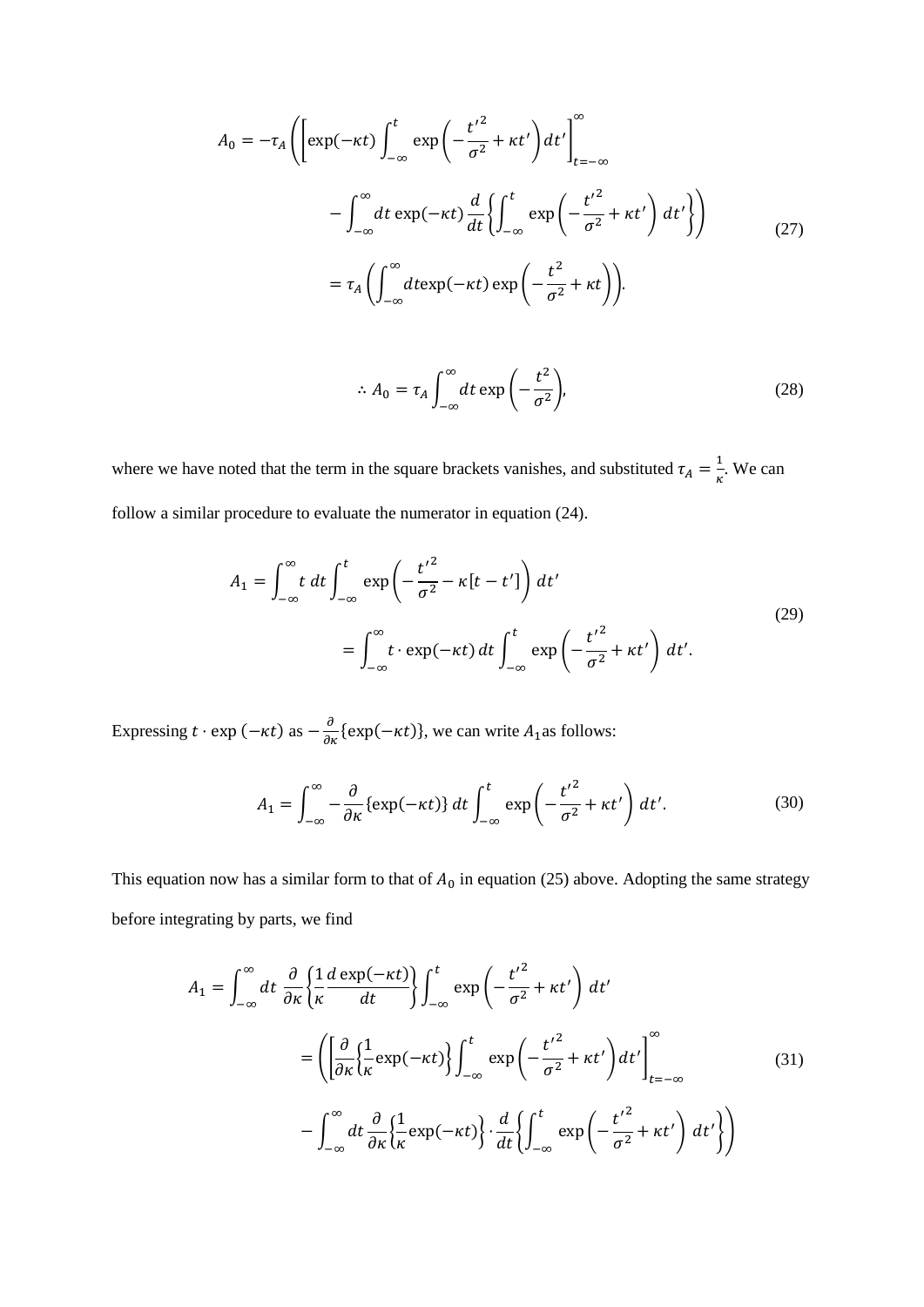$$
A_1 = -\left(\int_{-\infty}^{\infty} dt \frac{\partial}{\partial \kappa} \left\{\frac{1}{\kappa} \exp(-\kappa t)\right\} \cdot \exp\left(-\frac{t^2}{\sigma^2} + \kappa t\right)\right),\tag{32}
$$

again because the term in the square brackets vanishes. Evaluating the partial differential yields the following expression:

$$
A_1 = -\left(\int_{-\infty}^{\infty} dt \left(\frac{-1}{\kappa^2} \exp(-\kappa t) - t \cdot \exp(-\kappa t)\right) \exp\left(-\frac{t^2}{\sigma^2} + \kappa t\right)\right)
$$
  

$$
= \int_{-\infty}^{\infty} dt \left(\frac{1}{\kappa^2} + t\right) \exp\left(-\frac{t^2}{\sigma^2} + \kappa t\right) \exp(-\kappa t)
$$
(33)  

$$
= \int_{-\infty}^{\infty} dt \tau_A^2 \exp\left(-\frac{t^2}{\sigma^2}\right) + \int_{-\infty}^{\infty} dt \ t \cdot \exp\left(-\frac{t^2}{\sigma^2}\right).
$$

The second term is zero, so finally,

<span id="page-10-0"></span>
$$
A_1 = \tau_A^2 \int_{-\infty}^{\infty} dt \exp\left(-\frac{t^2}{\sigma^2}\right).
$$
 (34)

Now, we can complete the proof by combining equations [\(24\)](#page-8-1)[, \(28\)](#page-9-0) and [\(34\)](#page-10-0):

$$
T = \frac{A_1}{A_0} = \frac{\tau_A^2 \int_{-\infty}^{\infty} dt \exp\left(-\frac{t^2}{\sigma^2}\right)}{\tau_A \int_{-\infty}^{\infty} dt \exp\left(-\frac{t^2}{\sigma^2}\right)} = \tau_A.
$$
 (35)

In summary, the Auger decay lifetime  $\tau_A$ , which is defined as the reciprocal of the decay rate  $\kappa$ , has been shown to be identical to the centre of mass T of the temporal Auger emission profile – provided that we assume a probabilistic decay based upon the rate equation [\(20\)](#page-7-2). Since the photoelectrons are emitted promptly after interaction with the XFEL pulse,  $T$  is also identical to the temporal displacement between the centres of mass of the two emission bursts  $\tau_{delay}$ , which is the quantity measured in our experiment.

The *ad hoc* model uses the population of the continuum Auger states as its dynamical quantity, whilst the quantum model uses these states' amplitudes. In the quantum model, the population of the state is computed by integrating the amplitude of the states over time and squaring